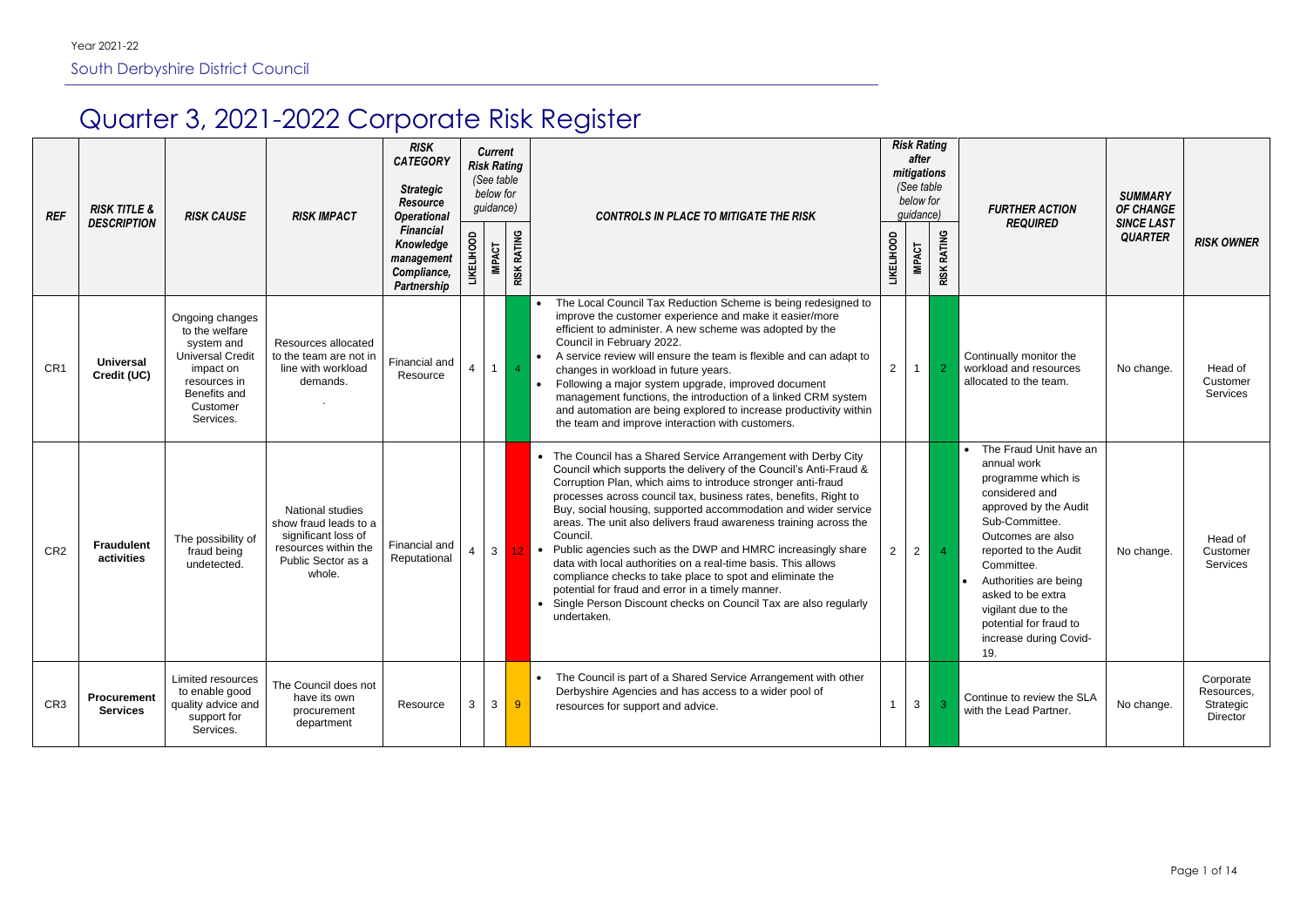| <b>REF</b> | <b>RISK TITLE &amp;</b><br><b>DESCRIPTION</b>                         | <b>RISK CAUSE</b>                                                                                                                                       | <b>RISK IMPACT</b>                                                                                                                                                             | <b>RISK</b><br><b>CATEGORY</b><br><b>Strategic</b><br><b>Resource</b><br><b>Operational</b> |         | <b>Current</b><br><b>Risk Rating</b><br>(See table<br>below for<br>guidance) |                    |                | <b>CONTROLS IN PLACE TO MITIGATE THE RISK</b>                                                                                                                                                                                                                                                                                                                                                                                                                                                                                                                                                                                     | <b>Risk Rating</b><br>after<br>mitigations<br>(See table<br>below for<br>guidance) |                    | <b>FURTHER ACTION</b><br><b>REQUIRED</b>                                                                                                                                   | <b>SUMMARY</b><br><b>OF CHANGE</b><br><b>SINCE LAST</b> |                                                       |
|------------|-----------------------------------------------------------------------|---------------------------------------------------------------------------------------------------------------------------------------------------------|--------------------------------------------------------------------------------------------------------------------------------------------------------------------------------|---------------------------------------------------------------------------------------------|---------|------------------------------------------------------------------------------|--------------------|----------------|-----------------------------------------------------------------------------------------------------------------------------------------------------------------------------------------------------------------------------------------------------------------------------------------------------------------------------------------------------------------------------------------------------------------------------------------------------------------------------------------------------------------------------------------------------------------------------------------------------------------------------------|------------------------------------------------------------------------------------|--------------------|----------------------------------------------------------------------------------------------------------------------------------------------------------------------------|---------------------------------------------------------|-------------------------------------------------------|
|            |                                                                       |                                                                                                                                                         |                                                                                                                                                                                | <b>Financial</b><br>Knowledge<br>management<br>Compliance,<br>Partnership                   | ELIHOOD | <b>IMPACT</b>                                                                | <b>RISK RATING</b> |                |                                                                                                                                                                                                                                                                                                                                                                                                                                                                                                                                                                                                                                   | <b>LIKELIHOOD</b><br><b>IMPACT</b>                                                 | <b>RISK RATING</b> |                                                                                                                                                                            | <b>QUARTER</b>                                          | <b>RISK OWNER</b>                                     |
| CR4        | <b>Public</b><br><b>Building</b>                                      | Ensuring public<br>buildings are safe<br>and have<br>adequate repair<br>budgets to ensure<br>they remain fit for<br>purpose.                            | Funding available<br>within the budget<br>provisions to deliver<br>the planned<br>maintenance<br>programme                                                                     | Financial and<br>Compliance                                                                 |         | $\mathbf{3}$                                                                 | $6^{\circ}$        |                | The additional repairs reserve has addressed the risk in the short<br>term<br>Condition surveys are being undertaken with a view to preparing<br>a planned maintenance programme and comparing estimated<br>costs against available budgets.<br>The safety measures identified within the Covid-19 risk<br>assessments will be implemented before any closed Council<br>building is re-opened to the public.                                                                                                                                                                                                                      | $\overline{2}$<br>$2^{\circ}$                                                      | $\overline{4}$     | Continually monitor and<br>review the repair<br>budgets to ensure<br>adequate funding is<br>available for the<br><b>Planned Maintenance</b><br>Programme going<br>forward. | No change                                               | Head of<br>Corporate<br>Property                      |
| CR7        | <b>Payroll</b><br>Service                                             | There is no<br>additional<br>capacity or<br>expertise within<br>the team to cope<br>with any down<br>time                                               | Employees and<br>members not<br>receiving payments<br>due is significant                                                                                                       | Resource                                                                                    |         | $\overline{4}$                                                               |                    | $16$ $\bullet$ | A report was approved in August 2021 for the approval to look<br>into a new system or provide additional resources.<br>There is a support function for payroll provision available to the<br>Council from the supplier of the payroll software which can be<br>utilised in an emergency.<br>Discussions regarding cover of the payroll service are currently<br>underway with the software supplier to make the detail more<br>formal.<br>Chesterfield Borough Council use the same payroll system and<br>are able to offer a small level of support if required although they<br>would not have the capacity to run the payroll. | $\overline{2}$                                                                     | З                  | <b>Review Finance structure</b>                                                                                                                                            | No change.                                              | Head of<br>Finance                                    |
| CR8        | <b>Payroll</b><br><b>Software</b><br><b>Contract</b><br><b>Expiry</b> | The contract<br>expires in March<br>2022                                                                                                                | No payroll system<br>available from the 1 <sup>st</sup><br>of April 2022                                                                                                       | Compliance                                                                                  |         | $\overline{4}$                                                               |                    |                | Discussions with the current software provider are underway<br>regarding the contract.<br>Discussions are underway with the recently upgraded financial<br>management provider to potentially move the payroll service to<br>the Unit4 system.                                                                                                                                                                                                                                                                                                                                                                                    | $2^{\circ}$                                                                        | 3                  | The payroll system is in the<br>process of being upgraded<br>with Zellis and therefore<br>this risk no longer applies.                                                     | Remove from<br>Register.                                | Head of<br>Finance                                    |
| CR9        | Transformati<br>on<br>Compliance                                      | Committing to<br>already allocated<br>resources or<br>finances of<br>projects outside<br>the annual work<br>programme for<br>ICT and Business<br>Change | The Council has<br>signed up to a<br>Transformation<br>Roadmap which<br>would be adversely<br>affected and not<br>delivered therefore<br>failing the corporate<br>plan target. | Strategic                                                                                   |         | $\overline{2}$                                                               | 8                  |                | Ensure all Heads of Service are aware of the roadmap and the<br>implications of adding additional projects.<br>Ensure Transformation Steering Group members understand<br>when they are involved in other work how that affects the ability<br>to deliver critical transformation projects.<br>Key TSG members feeding back any discussions or ongoing<br>work relating to unauthorised projects as soon as possible.                                                                                                                                                                                                             | 3                                                                                  |                    |                                                                                                                                                                            | No change.                                              | Head of<br><b>Business</b><br>Change, ICT,<br>Digital |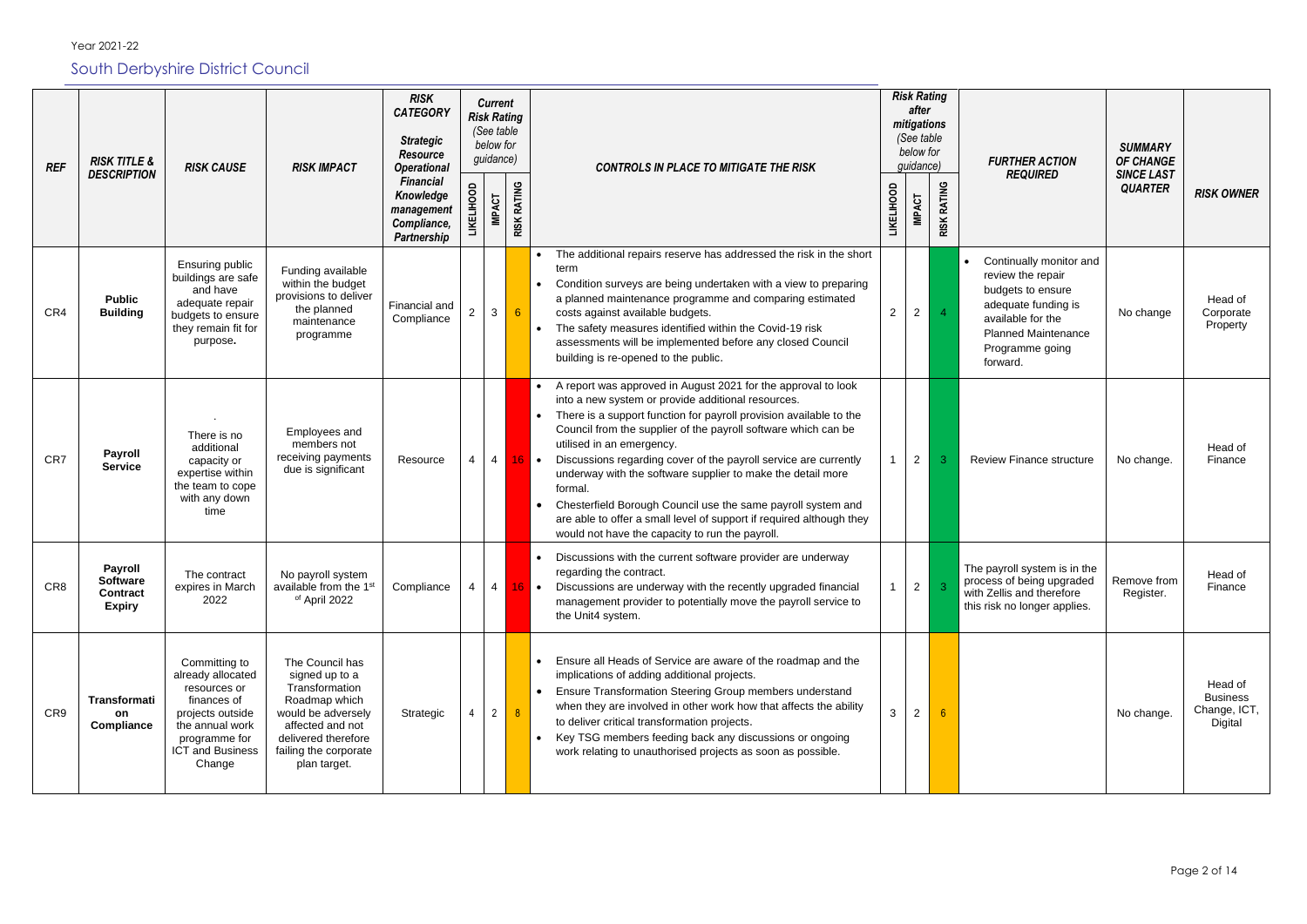| <b>REF</b>  | <b>RISK TITLE &amp;</b>                                       | <b>RISK CAUSE</b>                                                                                                                                                        | <b>RISK IMPACT</b>                                                                                                                                                                                                                                   | <b>RISK</b><br><b>CATEGORY</b><br><b>Strategic</b><br><b>Resource</b><br><b>Operational</b> |                   | <b>Current</b><br><b>Risk Rating</b><br>(See table<br>below for<br>guidance) |                    | <b>CONTROLS IN PLACE TO MITIGATE THE RISK</b>                                                                                                                                                                                                                                                                                                                                                                                                                                                                                                                                                                                                                                                                                                                                                                                                              |                   | <b>Risk Rating</b><br>after<br>mitigations<br>(See table<br>below for<br>guidance) |                    |
|-------------|---------------------------------------------------------------|--------------------------------------------------------------------------------------------------------------------------------------------------------------------------|------------------------------------------------------------------------------------------------------------------------------------------------------------------------------------------------------------------------------------------------------|---------------------------------------------------------------------------------------------|-------------------|------------------------------------------------------------------------------|--------------------|------------------------------------------------------------------------------------------------------------------------------------------------------------------------------------------------------------------------------------------------------------------------------------------------------------------------------------------------------------------------------------------------------------------------------------------------------------------------------------------------------------------------------------------------------------------------------------------------------------------------------------------------------------------------------------------------------------------------------------------------------------------------------------------------------------------------------------------------------------|-------------------|------------------------------------------------------------------------------------|--------------------|
|             | <b>DESCRIPTION</b>                                            |                                                                                                                                                                          |                                                                                                                                                                                                                                                      | <b>Financial</b><br>Knowledge<br>management<br>Compliance,<br><b>Partnership</b>            | <b>LIKELIHOOD</b> | <b>IMPACT</b>                                                                | <b>RISK RATING</b> |                                                                                                                                                                                                                                                                                                                                                                                                                                                                                                                                                                                                                                                                                                                                                                                                                                                            | <b>LIKELIHOOD</b> | <b>IMPACT</b>                                                                      | <b>RISK RATING</b> |
| <b>CR10</b> | <b>Banking and</b><br>Counterparty<br><b>Limits</b>           | Authorised<br>signatories being<br>unavailable,<br>Internet failure<br>resulting in no<br>access to the<br>bank accounts.                                                | Result in a breach of<br>the approved<br>counterparty limits<br>set by the Council                                                                                                                                                                   | Resource                                                                                    | $\overline{4}$    | 3                                                                            | $12$ .             | • Annual leave and meetings of both approvers and administrative<br>functions are monitored by the team to ensure any potential risks<br>are mitigated.<br>5 administration staff have responsibility for setting up transfers<br>of cash therefore any external internet failure is mitigated by<br>having at least 2 other staff to take over the process.<br>There are 3 approvers for banking transactions, 2 of which are<br>the S151 and Deputy S151 Officers. At least 1 of these officers is<br>always available for approvals.<br>Cash flow forecasts are updated daily, and any known transfers<br>are set up in advance.<br>The risk of the Internet failure is mitigated through risk CR23                                                                                                                                                     |                   |                                                                                    |                    |
| <b>CR11</b> | <b>Failure of</b><br>systems<br>external to<br><b>Finance</b> | The Academy<br>system interfaces<br>data for Housing<br>Benefit, Council<br><b>Tax and Business</b><br>Rates daily. The<br>AIM system<br>interfaces cash<br>files daily. | Impacts of Customer<br>accounts and<br>financial statements<br>not being up to date<br>with cash paid and<br>the FMS not<br>including all assets<br>and liabilities<br>resulting in potential<br>qualification of the<br><b>Financial Statements</b> | Compliance<br>and<br>reputational                                                           | $\overline{2}$    | 3                                                                            | $6\phantom{1}6$    | An annual maintenance fee is paid to the system providers for<br>system support and disaster recovery.<br>Daily reconciliations of cash are completed by the Finance team<br>to ensure that any failure is recognised immediately. To prevent<br>any reputational issues, a major failure would result in debt<br>collection reminders being delayed.<br>Bank accounts are also reconciled daily, and any missing cash<br>files would be manually transferred into the FMS to ensure the<br>Debtor position is correct.<br>Council Tax, Business Rates and Housing Benefit interface files<br>are reconciled monthly but the processing of the interface files is<br>a manual task so any failure of file generation would be<br>recognised immediately and reported to the IT Helpdesk.<br>An upgrade to the Academy system has taken place.<br>$\bullet$ |                   |                                                                                    | 2                  |

|            | <b>Risk Rating</b><br>after<br>mitigations<br>(See table<br>below for<br>guidance) |                    | <b>FURTHER ACTION</b><br><b>REQUIRED</b> | <b>SUMMARY</b><br>OF CHANGE<br><b>SINCE LAST</b> |                    |
|------------|------------------------------------------------------------------------------------|--------------------|------------------------------------------|--------------------------------------------------|--------------------|
| LIKELIHOOD | <b>IMPACT</b>                                                                      | <b>RISK RATING</b> |                                          | <b>QUARTER</b>                                   | <b>RISK OWNER</b>  |
| 1          | $\mathbf 1$                                                                        | 1                  |                                          | No change.                                       | Head of<br>Finance |
| 1          | 1                                                                                  | $\overline{a}$     |                                          | No change.                                       | Head of<br>Finance |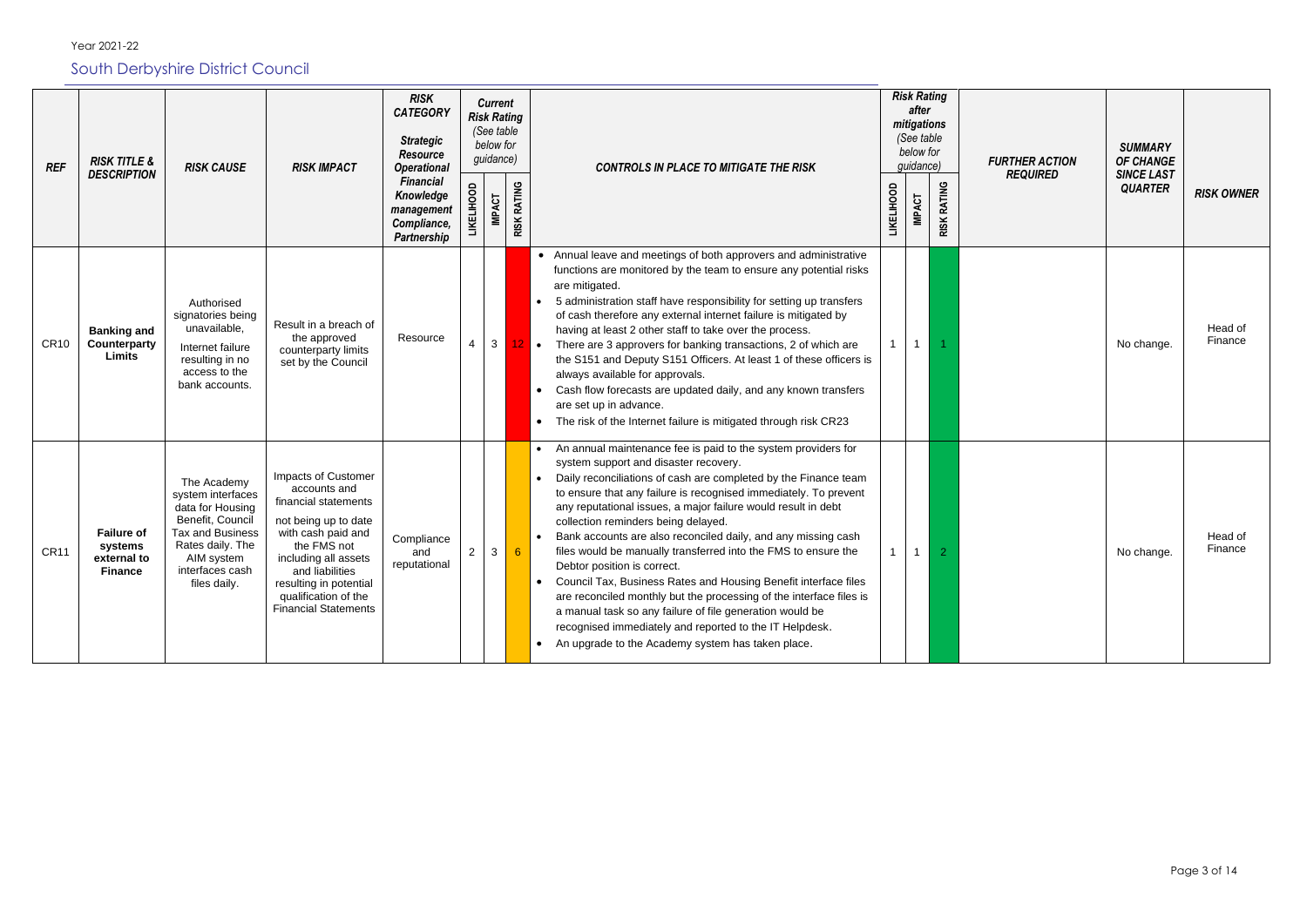Year 2021-22

### South Derbyshire District Council

| <b>REF</b>  | <b>RISK TITLE &amp;</b><br><b>DESCRIPTION</b>                                       | <b>RISK CAUSE</b>                                                                                                                                                                               | <b>RISK IMPACT</b>                                                                                                                                                                                                                                                                                   | <b>RISK</b><br><b>CATEGORY</b><br><b>Strategic</b><br><b>Resource</b><br><b>Operational</b><br><b>Financial</b><br>Knowledge<br>management | LIHOOD |                | <b>Current</b><br><b>Risk Rating</b><br>(See table<br>below for<br>guidance)<br><b>CONTROLS IN PLACE TO MITIGATE THE RISK</b><br><b>RISK RATING</b><br><b>IMPACT</b> |                                                                                                                                                                                                                                                                                                                                                                                                                                                                                                                                                                                                                                                                                                                                                                                                                                                                                                                                                                                                                                                                                                                                                                                                                                                                                                                                                                                                                                                                                |                   |               | <b>Risk Rating</b><br>after<br>mitigations<br>(See table<br>below for<br>guidance)<br><b>RATING</b> | <b>FURTHER ACTION</b><br><b>REQUIRED</b>                                                                                                               | <b>SUMMARY</b><br><b>OF CHANGE</b><br><b>SINCE LAST</b><br><b>QUARTER</b>                                                                                    | <b>RISK OWNER</b>                                |
|-------------|-------------------------------------------------------------------------------------|-------------------------------------------------------------------------------------------------------------------------------------------------------------------------------------------------|------------------------------------------------------------------------------------------------------------------------------------------------------------------------------------------------------------------------------------------------------------------------------------------------------|--------------------------------------------------------------------------------------------------------------------------------------------|--------|----------------|----------------------------------------------------------------------------------------------------------------------------------------------------------------------|--------------------------------------------------------------------------------------------------------------------------------------------------------------------------------------------------------------------------------------------------------------------------------------------------------------------------------------------------------------------------------------------------------------------------------------------------------------------------------------------------------------------------------------------------------------------------------------------------------------------------------------------------------------------------------------------------------------------------------------------------------------------------------------------------------------------------------------------------------------------------------------------------------------------------------------------------------------------------------------------------------------------------------------------------------------------------------------------------------------------------------------------------------------------------------------------------------------------------------------------------------------------------------------------------------------------------------------------------------------------------------------------------------------------------------------------------------------------------------|-------------------|---------------|-----------------------------------------------------------------------------------------------------|--------------------------------------------------------------------------------------------------------------------------------------------------------|--------------------------------------------------------------------------------------------------------------------------------------------------------------|--------------------------------------------------|
|             |                                                                                     |                                                                                                                                                                                                 |                                                                                                                                                                                                                                                                                                      | Compliance,<br>Partnership                                                                                                                 |        |                |                                                                                                                                                                      |                                                                                                                                                                                                                                                                                                                                                                                                                                                                                                                                                                                                                                                                                                                                                                                                                                                                                                                                                                                                                                                                                                                                                                                                                                                                                                                                                                                                                                                                                | <b>LIKELIHOOD</b> | <b>IMPACT</b> | <b>RISK</b>                                                                                         |                                                                                                                                                        |                                                                                                                                                              |                                                  |
| <b>CR12</b> | Government<br>Funding - a<br>reduction in<br>core funding                           | As a growth area,<br>the Council's<br>proportion of core<br>funding is heavily<br>reliant on the New<br>Homes Bonus<br>(NHB) and<br><b>Business Rates</b><br>and this has<br>started to reduce. | The Council's core<br>funding has been<br>reduced by £418,000<br>between 2021/22 to<br>2022/23.<br>If this trend<br>continues, following<br>a review of the<br>funding system by<br>the Government,<br>then the Council will<br>need to review its<br>income and<br>expenditure ahead of<br>2025/26. | Financial                                                                                                                                  |        | 3 <sup>1</sup> | 12 <sub>1</sub>                                                                                                                                                      | <b>Financial Planning</b><br>The Council plans it finances over five years for the General<br>Fund and 10 years for the Housing Revenue Account. Its<br>financial target of achieving a minimum level of contingency<br>balance on a rolling five-year basis allows for a planned and<br>timely approach to address any financial difficulties.<br>The Medium-Term Financial Plan (MTFP) is regularly<br>reviewed, updated, and reported to the Finance and<br>Management Committee on a quarterly basis.<br><b>Current Financial Position</b><br>Overall, the General Fund currently shows a healthy position<br>due to the level of reserves, although the medium-term<br>projection forecasts an increasing deficit in future years as it<br>highlights increasing expenditure to meet the population<br>growth, but a reduction in core funding.<br>Projected budget deficits could be financed from reserves if<br>required, although this would become unsustainable after<br>2024/25.<br>The impact of Covid-19 on the short-term financial position is<br>being kept under review; temporary increases in expenditure<br>and loss of income are being met from additional<br>Government funding received.<br>The Council has approved that no new revenue spending,<br>over and above that approved by the Council in February<br>2022, is committed until the medium-term situation becomes<br>clearer following a review of the funding system by the<br>Government. |                   | $\mathbf{3}$  | 12 <sub>2</sub>                                                                                     | The Medium-Term<br>Financial Plan is being<br>kept under review and<br>reported to the Finance<br>and Management<br>Committee on a quarterly<br>basis. | The risk has<br>been<br>reviewed and<br>increased<br>from Amber<br>to Red<br>following the<br>Local<br>Government<br>Financial<br>Settlement<br>for 2022/23. | Strategic<br>Director,<br>Corporate<br>Resources |
| <b>CR13</b> | The Economy<br>- the impact of<br>the national<br>economic<br>situation<br>locally. | Rising inflation<br>and a gap in the<br>supply of<br>materials,<br>services, and<br>labour.                                                                                                     | Rising costs, the<br>availability of<br>materials and<br>pressure on<br>recruitment and<br>retention.                                                                                                                                                                                                | Financial                                                                                                                                  | 4      | 3 <sup>1</sup> | $-12$                                                                                                                                                                | <b>Support for Local Businesses</b><br>The Government has provided various funding and support for<br>local businesses and residents to help them overcome the impact<br>of Covid-19.<br>Regeneration<br>In addition, major residential development has largely continued<br>and following an initial downturn in planning applications in April<br>2020, they have since shown a strong and sustained upward<br>turn.                                                                                                                                                                                                                                                                                                                                                                                                                                                                                                                                                                                                                                                                                                                                                                                                                                                                                                                                                                                                                                                         | 3                 | $\mathbf{3}$  | $9^{\circ}$                                                                                         | Keep under review through<br>quarterly reporting.                                                                                                      | <b>Risk</b><br>reviewed and<br>updated due<br>to rising<br>inflation<br>rates.                                                                               | Strategic<br>Director,<br>Corporate<br>Resources |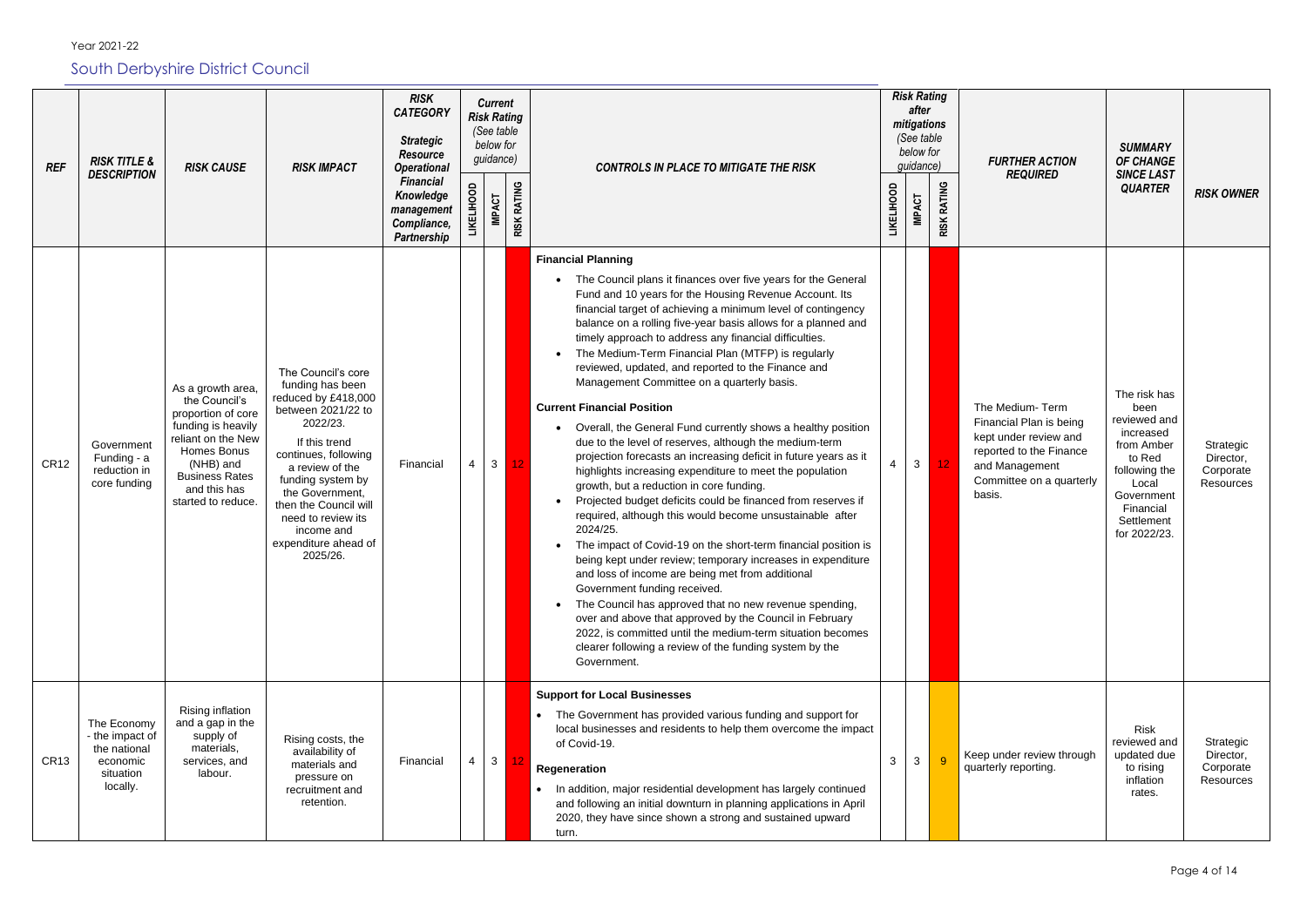Year 2021-22

South Derbyshire District Council

| <b>REF</b>       | <b>RISK TITLE &amp;</b><br><b>DESCRIPTION</b>                                                                                                         | <b>RISK CAUSE</b>                                                                                                                                                                    | <b>RISK IMPACT</b>                                                                                                                                   | <b>RISK</b><br><b>CATEGORY</b><br><b>Strategic</b><br><b>Resource</b><br><b>Operational</b> |                   | <b>Current</b><br><b>Risk Rating</b><br>(See table<br>below for<br>guidance) |                    | <b>CONTROLS IN PLACE TO MITIGATE THE RISK</b>                                                                                                                                                                                                                                                                                                                                                                                                                                                                                                                                                                                                                                                                                                                                                                                                                                                                                                                                                                                         |                   | <b>Risk Rating</b><br>after<br>mitigations<br>(See table<br>below for<br>guidance) |                              |                         |
|------------------|-------------------------------------------------------------------------------------------------------------------------------------------------------|--------------------------------------------------------------------------------------------------------------------------------------------------------------------------------------|------------------------------------------------------------------------------------------------------------------------------------------------------|---------------------------------------------------------------------------------------------|-------------------|------------------------------------------------------------------------------|--------------------|---------------------------------------------------------------------------------------------------------------------------------------------------------------------------------------------------------------------------------------------------------------------------------------------------------------------------------------------------------------------------------------------------------------------------------------------------------------------------------------------------------------------------------------------------------------------------------------------------------------------------------------------------------------------------------------------------------------------------------------------------------------------------------------------------------------------------------------------------------------------------------------------------------------------------------------------------------------------------------------------------------------------------------------|-------------------|------------------------------------------------------------------------------------|------------------------------|-------------------------|
|                  |                                                                                                                                                       |                                                                                                                                                                                      |                                                                                                                                                      | <b>Financial</b><br>Knowledge<br>management<br>Compliance,<br><b>Partnership</b>            | <b>LIKELIHOOD</b> | <b>IMPACT</b>                                                                | <b>RISK RATING</b> |                                                                                                                                                                                                                                                                                                                                                                                                                                                                                                                                                                                                                                                                                                                                                                                                                                                                                                                                                                                                                                       | <b>LIKELIHOOD</b> | <b>IMPACT</b>                                                                      | <b>RATING</b><br><b>RISK</b> |                         |
|                  |                                                                                                                                                       |                                                                                                                                                                                      |                                                                                                                                                      |                                                                                             |                   |                                                                              |                    | The Finance and Management Committee approved a new<br>$\bullet$<br>capital investment programme of approximately £4 million on 8<br>October 2020 which is providing resources for investment in<br>regeneration and community projects.<br><b>Treasury Management</b><br>The MTFP is not reliant on interest rates increasing from the<br>current level to generate revenue on its reserves and balances.<br>Any increase would be a direct benefit to the Budget.<br>Apart from debt associated with its Council Housing, the Council<br>$\bullet$<br>is debt free. Regarding the HRA debt, this is now all t fixed<br>interest rates and is affordable within the Housing Revenue<br>Account's financial plan.<br><b>Base Budget</b><br>The Council's Budget for 2022/23 has included provision for<br>$\bullet$<br>increasing prices on fuel utilities and materials.                                                                                                                                                             |                   |                                                                                    |                              |                         |
| CR <sub>14</sub> | Technology,<br>Data and<br>Security -<br>keeping pace<br>with<br>developments<br>in IT, together<br>with the<br>management<br>and security of<br>data | There is a<br>potential security<br>risk for running<br>outdated or<br>unsupported<br>systems<br>Employees not<br>following due<br>process in relation<br>to IT and data<br>security | There is potential to<br>loss operational data<br>and for reputational<br>damage, together<br>with possible fines,<br>should a data breach<br>occur. | Strategic                                                                                   | 4                 | $\overline{4}$                                                               | 16                 | <b>IT Upgrades and Development</b><br>The Council has an ICT replacement programme in place which<br>$\bullet$<br>directs hardware and corporate infrastructure upgrades. This is<br>resourced through provision in the IT base budget, together with<br>an IT Asset Replacement Reserve. New laptops, smartphones<br>and an upgrade to Microsoft 365 was completed in 2020.<br><b>Security of Systems</b><br>The Council is currently compliant with the Government's Public<br>Services Network requirements.<br>Regular Internal Audit Reviews test the robustness of systems<br>$\bullet$<br>and the infrastructure with recommendations to strengthen the<br>ICT environment being reported to and monitored by the Audit<br>Sub-Committee.<br>Due to potential virus attacks, measures are in place to restrict<br>$\bullet$<br>Internet access and to control the use of mobile devices.<br>Continually updated and patched digital estate including firewall<br>$\bullet$<br>servers and antivirus<br><b>Security of Data</b> | 3                 | $\mathbf{3}$                                                                       | $\overline{9}$               | Induc<br>new s<br>emplo |

| isk Rating<br>after<br>nitigations<br>(See table<br>below for<br>guidance) |                    | <b>FURTHER ACTION</b>                                                          | <b>SUMMARY</b><br>OF CHANGE         |                                                       |
|----------------------------------------------------------------------------|--------------------|--------------------------------------------------------------------------------|-------------------------------------|-------------------------------------------------------|
| <b>IMPACT</b>                                                              | <b>RISK RATING</b> | <b>REQUIRED</b>                                                                | <b>SINCE LAST</b><br><b>QUARTER</b> | <b>RISK OWNER</b>                                     |
|                                                                            |                    |                                                                                |                                     |                                                       |
|                                                                            |                    |                                                                                |                                     |                                                       |
|                                                                            |                    |                                                                                |                                     |                                                       |
|                                                                            |                    |                                                                                |                                     |                                                       |
| 3                                                                          | 9                  | Induction process for all<br>new starters as part of the<br>employee lifecycle | No change.                          | Head of<br><b>Business</b><br>Change, ICT,<br>Digital |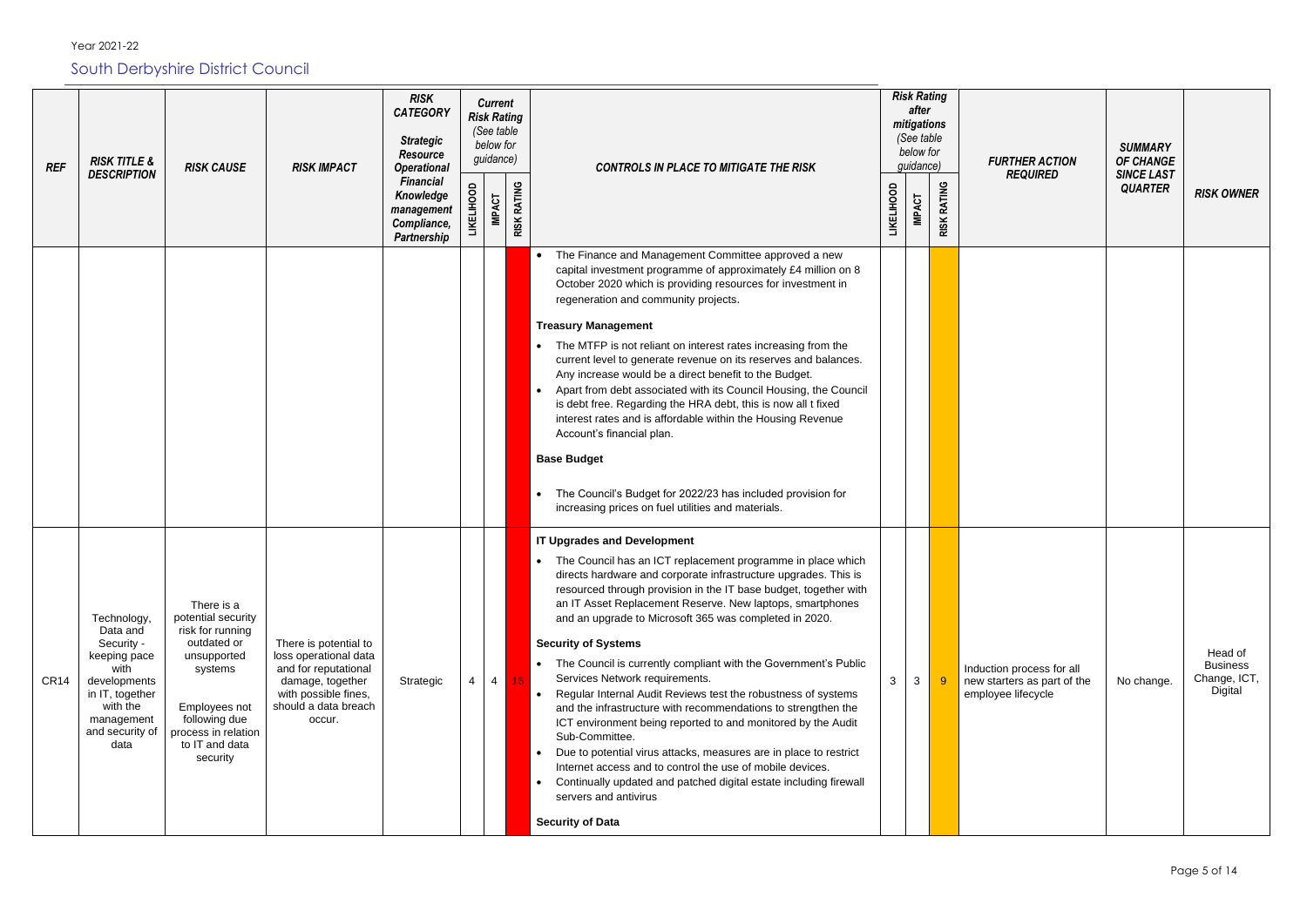Year 2021-22

South Derbyshire District Council

*REF RISK TITLE & DESCRIPTION RISK CAUSE RISK IMPACT RISK CATEGORY Strategic Resource Operational Financial Knowledge management Compliance, Partnership Current Risk Rating (See table below for guidance) CONTROLS IN PLACE TO MITIGATE THE RISK Risk Rating after mitigations (See table below for*   $quidance$ **LIKELIHOOD IMPACT RISK RATING LIKELIHOOD IMPACT RISK RATING** • Regular briefings and guidance documents are issued to raise awareness of data and security issues. An E-learning package is completed annually by all Officers with access to Council systems and equipment. The Council's Data Protection Officer has direct access to the Leadership Team on matters concerning Information Governance. • Whilst staff have been working remotely communications have been sent to remind of the dangers of cyber-attacks. The security in place is the same for end users regardless of location therefore hardware and software need no special arrangements in response to COVID working practices, however staff are the first, last, strongest, and weakest chain in our defences. A mandatory Cyber Security e-learning package must be completed annually. A number of procedures and policies are also in place that mandate more secure ways of working such as no use of personal email addresses and devices, information classification and encryption. The Council is currently upgrading its telephone infrastructure to enable full compliance with the Payment Card Industry (PCI) regulations. The implementation of actions to strengthen security and the safeguarding of data subject to PCI, are being monitored by the Audit Sub-Committee. CR15 **Technology** and Data – quality of performance data. Inaccurate monitoring and reporting of performance data If this is not robust and meaningful, it could lead to misreporting and incorrect decision making. Compliance 2 3 6 • Performance and Risk team to monitor and review data • Performance Management Framework and Risk Management Framework are in place • Performance data is reviewed at Directorate management meetings and Leadership meetings. • Performance is currently undergoing an internal audit review if the outcome identifies no major issues this will be removed from the risk register.  $1 \mid 1$ Reco remo regist Appro Sub-Dece CR16 Business **Continuity** *.* Flu Pandemic Fuel Shortage Loss of Buildings ICT Failure Loss of Service provision | Operational  $3 \mid 4 \mid 12 \mid \bullet$ Some aspects of this risk can be transferred as business interruption cover is in place as part of the Council's Property Insurance Policy. • Business Continuity and Emergency Plans are in place and regularly reviewed in accordance with the Civil Contingencies Act. The Council buys in support from Derbyshire County Council to ensure that the Council's plans remain up to date.  $4$  | 2 | 8 Cons Flexi takin Cons rega servi

| <b>FURTHER ACTION</b><br><b>REQUIRED</b>                                                                                           | <b>SUMMARY</b><br><b>OF CHANGE</b><br><b>SINCE LAST</b><br><b>QUARTER</b> | <b>RISK OWNER</b>                                          |
|------------------------------------------------------------------------------------------------------------------------------------|---------------------------------------------------------------------------|------------------------------------------------------------|
|                                                                                                                                    |                                                                           |                                                            |
| mmendation to<br>ve from the risk<br>ter<br>oved at Audit and Risk<br>Committee in<br>mber.                                        | Remove from<br>register                                                   | Heads of<br>Organisational<br>Development<br>& Performance |
| sultation with staff on<br>ible Working Policy<br>g place.<br>sultation with residents<br>rding access to<br>ices also in process. | Actions<br>updated for<br>Q3.                                             | Strategic<br>Director,<br>Corporate<br>Resources           |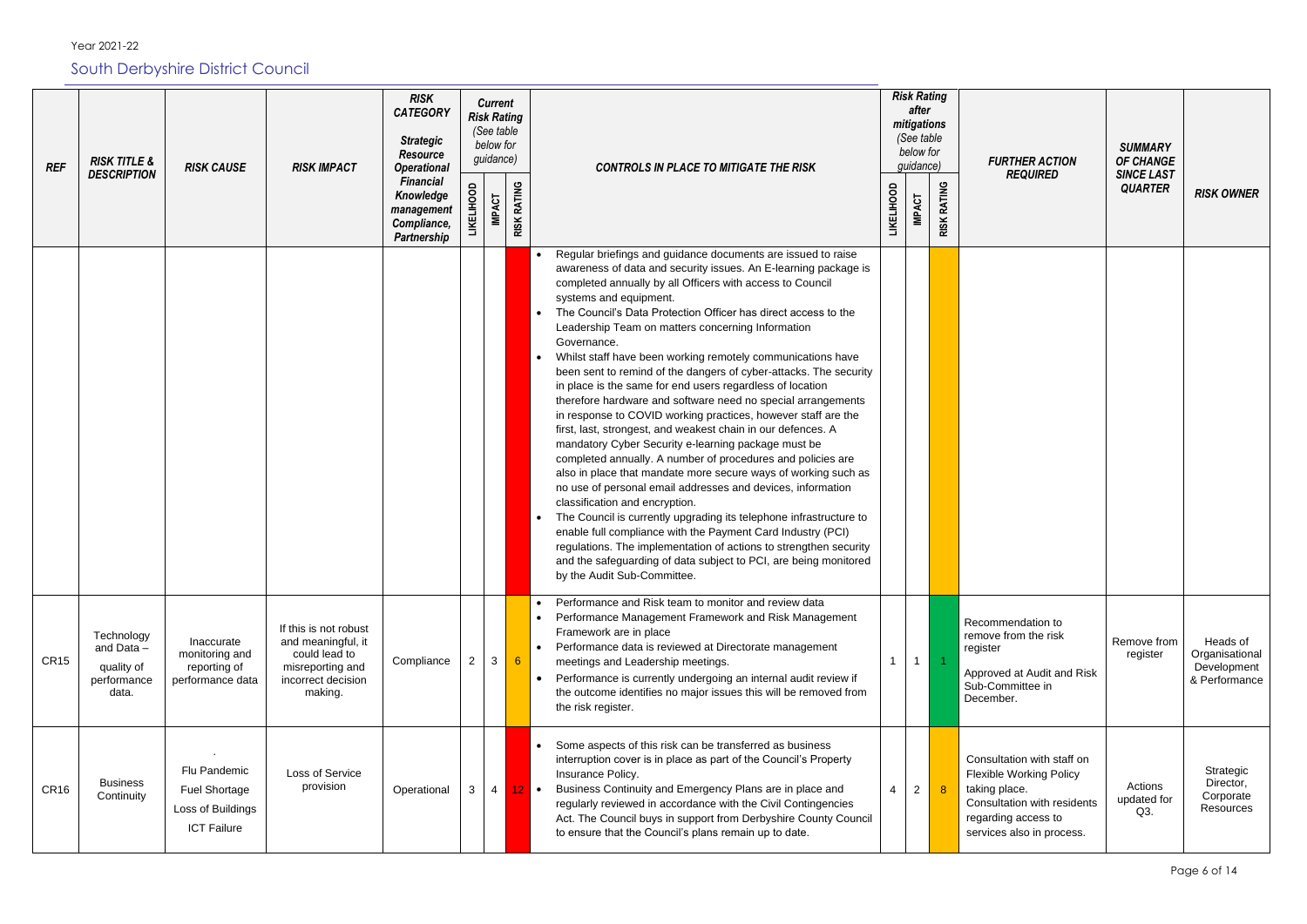| <b>REF</b> | <b>RISK TITLE &amp;</b><br><b>DESCRIPTION</b> | <b>RISK CAUSE</b>                    | <b>Risk Rating</b><br><b>RISK</b><br><b>Current</b><br>after<br><b>CATEGORY</b><br><b>Risk Rating</b><br>mitigations<br>(See table<br>(See table<br><b>Strategic</b><br>below for<br>below for<br><b>Resource</b><br>guidance)<br><b>FURTHER ACTION</b><br>guidance)<br><b>RISK IMPACT</b><br><b>Operational</b><br><b>CONTROLS IN PLACE TO MITIGATE THE RISK</b><br><b>REQUIRED</b> | <b>SUMMARY</b><br><b>OF CHANGE</b><br><b>SINCE LAST</b>                          |                |                         |                    |                                                                                                                                                                                                                                                                                                                                                                                                                                                                                                                                                                                                                                                                                                                                                                                                                                                                                                                                                    |                   |               |                       |                                                                                                                                                                                                  |                |                                                  |
|------------|-----------------------------------------------|--------------------------------------|--------------------------------------------------------------------------------------------------------------------------------------------------------------------------------------------------------------------------------------------------------------------------------------------------------------------------------------------------------------------------------------|----------------------------------------------------------------------------------|----------------|-------------------------|--------------------|----------------------------------------------------------------------------------------------------------------------------------------------------------------------------------------------------------------------------------------------------------------------------------------------------------------------------------------------------------------------------------------------------------------------------------------------------------------------------------------------------------------------------------------------------------------------------------------------------------------------------------------------------------------------------------------------------------------------------------------------------------------------------------------------------------------------------------------------------------------------------------------------------------------------------------------------------|-------------------|---------------|-----------------------|--------------------------------------------------------------------------------------------------------------------------------------------------------------------------------------------------|----------------|--------------------------------------------------|
|            |                                               |                                      |                                                                                                                                                                                                                                                                                                                                                                                      | <b>Financial</b><br>Knowledge<br>management<br>Compliance,<br><b>Partnership</b> |                | <b>IMPACT</b>           | <b>RISK RATING</b> |                                                                                                                                                                                                                                                                                                                                                                                                                                                                                                                                                                                                                                                                                                                                                                                                                                                                                                                                                    | <b>LIKELIHOOD</b> | <b>IMPACT</b> | RATING<br><b>RISK</b> |                                                                                                                                                                                                  | <b>QUARTER</b> | <b>RISK OWNER</b>                                |
|            |                                               |                                      |                                                                                                                                                                                                                                                                                                                                                                                      |                                                                                  |                |                         |                    | COVID risk assessments and action plans are in place and<br>$\bullet$<br>resources made available to provide employees with the<br>equipment to work from home wherever possible as well as<br>access to resources to support their physical and mental health<br>and wellbeing.<br>The Council continues to deliver all of its services. This is being<br>undertaken within national guidelines and in conjunction with<br>other agencies in Derbyshire. Guidance is being provided to staff<br>and the public regarding on-going services and to help protect<br>health and well-being.<br>There are no changes to the current working arrangements. All<br>staff who are able to work from home must continue to do so until<br>further notice.<br>Flexible Working Policy for consultation, approved by Finance<br>and Management Committee.                                                                                                   |                   |               |                       | Accommodation review to<br>be undertaken.                                                                                                                                                        |                |                                                  |
| CR17       | <b>Capacity and</b><br><b>Resilience</b>      | Service demand<br>and loss of skills | Recruitment,<br>retention and<br>development of the<br>workforce and<br>dealing with<br>additional demand<br>for services due to<br>Growth.                                                                                                                                                                                                                                          | Operational                                                                      | 3 <sup>1</sup> | $\overline{\mathbf{3}}$ | 9 <sup>°</sup>     | • Resources set-aside in the MTFP in growth provisions and<br>training budgets to expand service provision and develop the<br>workforce.<br>Since 2018, several major services across the Council have been<br>restructured to strengthen service provision and improve<br>capacity.<br>• Proposed restructures in Community and Cultural Services and<br>Housing have recently been approved and implemented to<br>increase capacity and resilience.<br>• A restructure of the Council's Senior Management was<br>implemented on 1 April 2019. The aim of the new structure was to<br>create resilience in service provision with the creation of new<br>Head of Service posts, including new posts to focus on<br>Organisational Improvement/Learning and Development.<br>The management restructure also combined resources to create<br>centralised Business Change and Policy teams to support<br>business transformation across the Council. | $2^{\circ}$       | $2 \mid$      |                       | The proposed Flexible<br>Working Policy takes in to<br>account the risk associated<br>with ensuring capacity and<br>resilience in the delivery of<br>services and retention of<br>the workforce. | No change.     | Strategic<br>Director,<br>Corporate<br>Resources |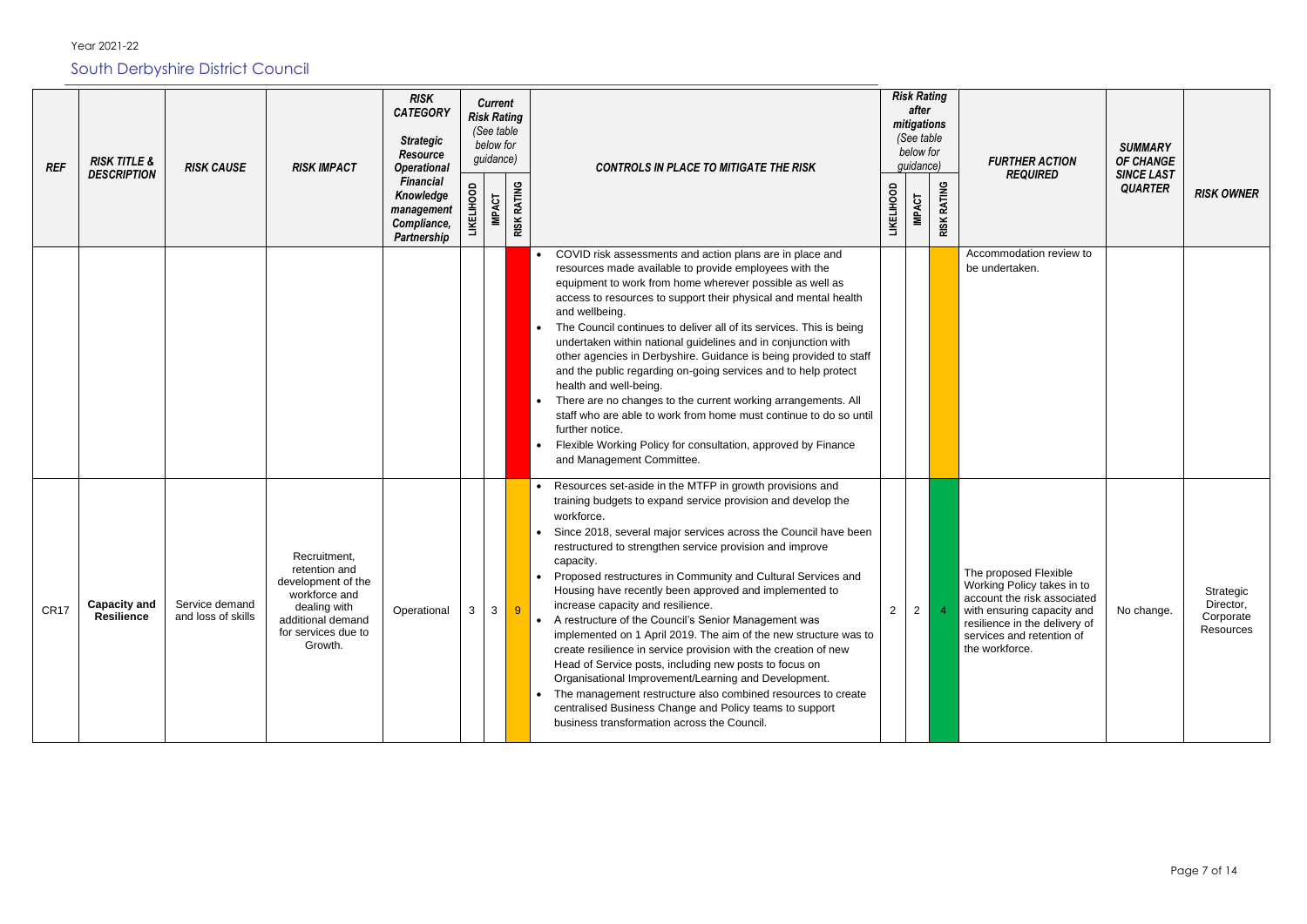| <b>REF</b>       | <b>RISK TITLE &amp;</b>                                                                          | <b>RISK CAUSE</b>                                                                                                                                                                      | <b>RISK IMPACT</b>                                                                                                                  | <b>RISK</b><br><b>CATEGORY</b><br><b>Strategic</b><br><b>Resource</b><br><b>Operational</b> | <b>Risk Rating</b><br>(See table<br>guidance) | <b>Current</b><br>below for |                    | <b>CONTROLS IN PLACE TO MITIGATE THE RISK</b>                                                                                                                                                                                                                                                                                                                                                                                                                                                                                                                                                                                                    | <b>Risk Rating</b><br>after<br>mitigations<br>(See table<br>below for<br>quidance) |                    | <b>FURTHER ACTION</b>                                                                     | <b>SUMMARY</b><br><b>OF CHANGE</b>  |                                                           |
|------------------|--------------------------------------------------------------------------------------------------|----------------------------------------------------------------------------------------------------------------------------------------------------------------------------------------|-------------------------------------------------------------------------------------------------------------------------------------|---------------------------------------------------------------------------------------------|-----------------------------------------------|-----------------------------|--------------------|--------------------------------------------------------------------------------------------------------------------------------------------------------------------------------------------------------------------------------------------------------------------------------------------------------------------------------------------------------------------------------------------------------------------------------------------------------------------------------------------------------------------------------------------------------------------------------------------------------------------------------------------------|------------------------------------------------------------------------------------|--------------------|-------------------------------------------------------------------------------------------|-------------------------------------|-----------------------------------------------------------|
|                  | <b>DESCRIPTION</b>                                                                               |                                                                                                                                                                                        |                                                                                                                                     | <b>Financial</b><br>Knowledge<br>management<br>Compliance,<br><b>Partnership</b>            | <b>LIKELIHOOD</b>                             | <b>IMPACT</b>               | <b>RISK RATING</b> |                                                                                                                                                                                                                                                                                                                                                                                                                                                                                                                                                                                                                                                  | <b>LIKELIHOOD</b><br><b>IMPACT</b>                                                 | <b>RISK RATING</b> | <b>REQUIRED</b>                                                                           | <b>SINCE LAST</b><br><b>QUARTER</b> | <b>RISK OWNER</b>                                         |
| CR <sub>18</sub> | <b>Terrorism</b><br>and<br>potentially<br>violent<br>situations                                  | As a public body<br>there is a<br>potential for the<br>Council and its<br>workforce to<br>become a target.                                                                             | From time to time,<br>members of the<br>workforce do face<br>individual threats<br>while undertaking<br>their duties                | Operational                                                                                 | 3                                             | $\overline{4}$              | 12.                | • Lone working systems in place including a 'Solo-Protect' warning<br>and call for assistance system.<br>• A Potentially Violent Persons Policy and Risk Register are in<br>place.<br>• Alarms and warning system in place in the Civic Offices.                                                                                                                                                                                                                                                                                                                                                                                                 | $\mathbf{3}$<br>3                                                                  | -9                 | Monitoring and review of<br>systems in place; learn<br>from incidents and near<br>misses. | No change.                          | Strategic<br>Director,<br>Corporate<br>Resources          |
| CR <sub>19</sub> | <b>Statute and</b><br>Regulation                                                                 | Failure to meet<br>requirements.                                                                                                                                                       | There is no recent<br>evidence to suggest<br>any significant<br>issues; the impact<br>would depend on the<br>nature of the failure. | Compliance                                                                                  | $\overline{2}$                                | $\mathbf{3}$                |                    | • This applies to many Council services. In general, the necessary<br>skills and resources are in place to ensure that the Council meets<br>its statutory duties. In addition, the Council's Constitution, policies<br>and procedures aim to support strategic and regulatory delivery.<br>Note: Some aspects of this risk can be transferred as the Council has<br>insurance cover in place. If the failure rises due to an action of an<br>employee during the normal course of their duties, it is covered under<br>the Official Indemnity (accidental or negligent act) or Professional<br>Indemnity (breach of professional duty) Policies. | $\mathbf{3}$                                                                       | $\mathbf{3}$       | Keep under review.<br>Continue training and<br>awareness for staff.                       | No change.                          | Strategic<br>Director,<br>Corporate<br>Resources          |
| <b>CR20</b>      | <b>Health and</b><br><b>Safety</b>                                                               | the potential to<br>contravene<br>regulations<br>through bad<br>practice.                                                                                                              | Serious harm<br>through accidents<br>and near misses                                                                                | Compliance                                                                                  |                                               | $\overline{4}$              |                    | • The Council employs a corporate Health and Safety Officer.<br>• All employees are provided with the relevant training and PPE<br>required for their role.<br>• An on-going training programme is in place for all staff and for<br>parts of the workforce where there is a greater risk of an accident.<br>• Accidents and near misses are logged, reported and reviewed<br>corporately and any major incidents are investigated to review<br>procedures.<br>• Risk assessments are regularly undertaken, and procedures<br>updated when necessary.                                                                                            | $\overline{2}$<br>3                                                                |                    | Monitoring and review of<br>accidents and near misses.                                    | No change.                          | Head of<br>Organisational<br>Development<br>& Performance |
| <b>CR21</b>      | <b>Managing the</b><br>environmenta<br>I impact of<br>incidents<br>across the<br><b>District</b> | Incidents arising<br>directly from<br>actions by the<br>Council in the<br>provision of its<br>services. For<br>example, an oil<br>spill which<br>contaminates land<br>or water courses | Impacts on<br>environment and<br>economy; increased<br>risk of major events:<br>potential for litigation;<br>reputational damage    | Strategic                                                                                   | 2                                             | $\mathbf{3}$                |                    | • The Council has plans in place through Emergency Planning to<br>manage the environmental impact of any incidents across the<br>District.<br>• The Council is accredited to the prestigious international ISO<br>14001 standard for Environmental Management.<br>• The Council has also declared a "Climate Emergency" and has a<br>Corporate Steering Group to oversee an action plan to reduce the<br>Council's carbon footprint and become carbon neutral as an<br>organisation by 2030. (See Risk below)                                                                                                                                    | $\overline{2}$<br>$\mathbf{2}^{\circ}$                                             |                    |                                                                                           | No change.                          | Head of<br>Environmental<br>Services                      |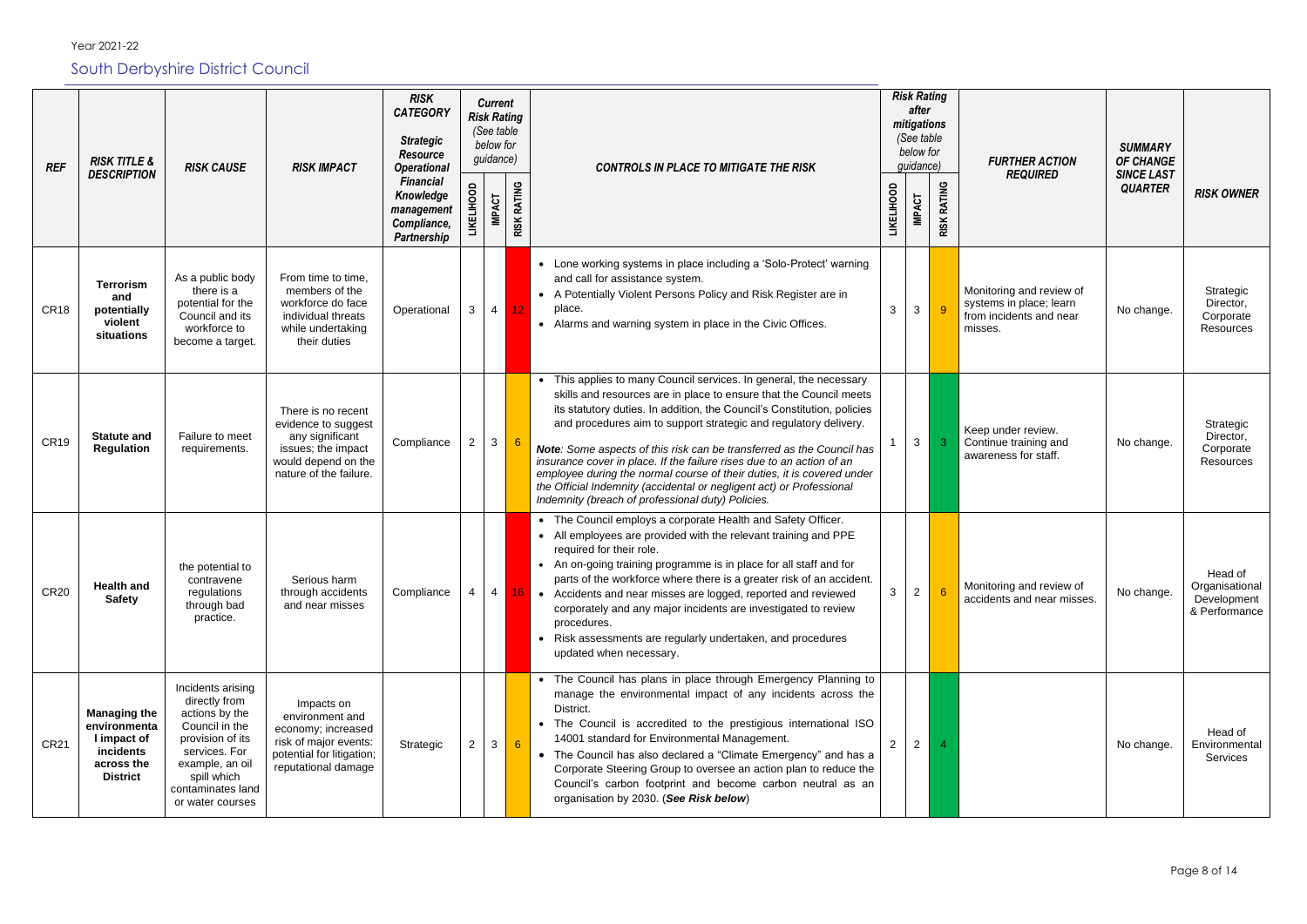| <b>REF</b>  | <b>RISK TITLE &amp;</b>            | <b>Risk Rating</b><br><b>RISK</b><br><b>Current</b><br>after<br><b>CATEGORY</b><br><b>Risk Rating</b><br>mitigations<br>(See table<br>(See table<br><b>Strategic</b><br>below for<br>below for<br><b>Resource</b><br>guidance)<br>guidance)<br><b>RISK CAUSE</b><br><b>RISK IMPACT</b><br><b>Operational</b><br><b>CONTROLS IN PLACE TO MITIGATE THE RISK</b><br><b>DESCRIPTION</b> |                                                                                                                                                                                                                                                                                                                       | <b>FURTHER ACTION</b>                                                     | <b>SUMMARY</b><br><b>OF CHANGE</b> |                |                    |                                                                                                                                                                                                                                                                                                                                                                                                                                                                                                                                                                                                                                                                                                                                                                                                                                                                                                                                                                                                                                                                                                                                                                                                                                                                    |                   |                |                              |                                                                                                                               |                                     |                                                       |
|-------------|------------------------------------|-------------------------------------------------------------------------------------------------------------------------------------------------------------------------------------------------------------------------------------------------------------------------------------------------------------------------------------------------------------------------------------|-----------------------------------------------------------------------------------------------------------------------------------------------------------------------------------------------------------------------------------------------------------------------------------------------------------------------|---------------------------------------------------------------------------|------------------------------------|----------------|--------------------|--------------------------------------------------------------------------------------------------------------------------------------------------------------------------------------------------------------------------------------------------------------------------------------------------------------------------------------------------------------------------------------------------------------------------------------------------------------------------------------------------------------------------------------------------------------------------------------------------------------------------------------------------------------------------------------------------------------------------------------------------------------------------------------------------------------------------------------------------------------------------------------------------------------------------------------------------------------------------------------------------------------------------------------------------------------------------------------------------------------------------------------------------------------------------------------------------------------------------------------------------------------------|-------------------|----------------|------------------------------|-------------------------------------------------------------------------------------------------------------------------------|-------------------------------------|-------------------------------------------------------|
|             |                                    |                                                                                                                                                                                                                                                                                                                                                                                     |                                                                                                                                                                                                                                                                                                                       | <b>Financial</b><br>Knowledge<br>management<br>Compliance,<br>Partnership | HOOD                               | <b>IMPACT</b>  | <b>RISK RATING</b> |                                                                                                                                                                                                                                                                                                                                                                                                                                                                                                                                                                                                                                                                                                                                                                                                                                                                                                                                                                                                                                                                                                                                                                                                                                                                    | <b>LIKELIHOOD</b> | <b>IMPACT</b>  | <b>RATING</b><br><b>RISK</b> | <b>REQUIRED</b>                                                                                                               | <b>SINCE LAST</b><br><b>QUARTER</b> | <b>RISK OWNER</b>                                     |
| <b>CR22</b> | <b>Climate</b><br><b>Emergency</b> | The failure of the<br>Council to<br>achieve carbon<br>neutrality for its<br>operations by<br>2030 and carbon<br>neutrality for the<br>District by 2050.                                                                                                                                                                                                                             | Impacts on<br>environment and<br>economy; increased<br>risk of major events:<br>potential for litigation;<br>reputational damage                                                                                                                                                                                      | Strategic                                                                 |                                    | 3 <sup>1</sup> | 12                 | • Achievement of the carbon reduction ambitions are mainly vested<br>in our Climate and Environment Strategy and Climate &<br><b>Environment Action Plan.</b><br>• The Action Plan contains planned and programmed actions and<br>will be reviewed annually. It will quantify the estimated net financial<br>costs and net carbon savings associated with the contents of the<br>Plan. The Plan will calculate the contribution of the Plan to the<br>carbon reduction trajectory, along with the calculated shortfall in<br>carbon reductions. Attaining the targets in the Plan is one of the<br>Corporate Plan Key Performance Indicators. Whist the action plan<br>has been agreed it does contain several actions where funding has<br>not been committed.<br>• The Strategy and Plan have identified the main carbon emissions<br>sources. The Council will be alive to the many and various windfall<br>opportunities for interventions in between the annual Plan<br>revisions where these are considered likely to make significant<br>impacts on reducing emissions.<br>Emerging statute, in particular the Environment Bill, will exert<br>significant influence over the Council's operations and indirect<br>influence in relation to climate change. | 4                 | 3 <sup>1</sup> | 12 <sub>2</sub>              | Annual monitoring and<br>review of the Climate and<br><b>Environment Action Plan</b><br>Actively seeking external<br>funding. | No change.                          | Head of<br>Environmental<br>Services                  |
| <b>CR23</b> | Internet<br><b>Connection</b>      | The effects of the<br>internet<br>connection<br>becoming<br>unavailable for a<br>length of time<br>would be a major<br>incident.                                                                                                                                                                                                                                                    | Most applications<br>whether they are<br>onsite or hosted will<br>need the Council's<br>internet connection<br>to be active for their<br>use.<br>There is only one<br>ISP in Swadlincote.<br>Therefore, if the<br>cable is damaged or<br>the service is<br>disrupted, no internet<br>connection will be<br>available. | Strategic                                                                 | $\mathbf{2}^{\prime}$              | $\overline{4}$ | $8^{\circ}$        | • New RA02 Circuits are being procured which have been specified<br>with a resilient line. Although full resilience isn't proved due to a<br>single supplier, the lines are coming from different exchanges so<br>both would have to be out of service for a total loss of connection.<br>• There are options to make some services available over<br>alternative connections, be that personal or business, if needed.<br>• Smartphone users can use the mobile data connection to access<br>outlook and teams etc                                                                                                                                                                                                                                                                                                                                                                                                                                                                                                                                                                                                                                                                                                                                                | $\overline{2}$    | 3              |                              |                                                                                                                               | No change.                          | Head of<br><b>Business</b><br>Change, ICT,<br>Digital |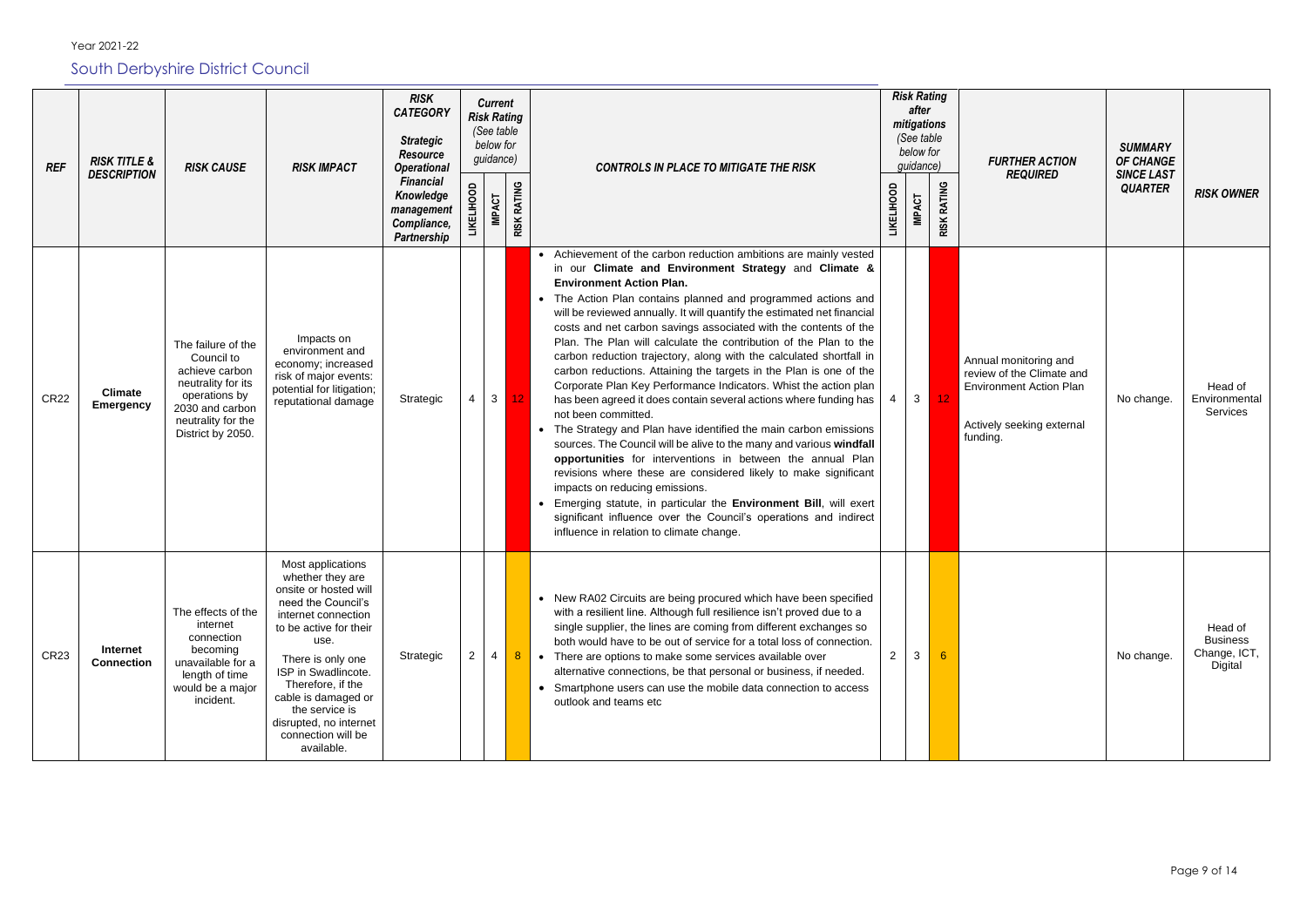| <b>REF</b>       | <b>RISK TITLE &amp;</b><br><b>DESCRIPTION</b> | <b>RISK CAUSE</b>                                                                                                                                                                                                                                                                                       | <b>RISK IMPACT</b>                                                                                                                                                                                                                                                                                                                                                                                                 | <b>RISK</b><br><b>CATEGORY</b><br><b>Strategic</b><br><b>Resource</b><br><b>Operational</b> |   | <b>Current</b><br><b>Risk Rating</b><br>(See table<br>below for<br>guidance) |                    | <b>CONTROLS IN PLACE TO MITIGATE THE RISK</b>                                                                                                                                                                                                                                                                                                                                                                                                                                                                                                                                                                                                                                                                                                                                                                                                                                                                                                                                                                                                                                                                                                                                                                                                                                                                                                                                                                                                                                                                                                                                                                                                                                                                                                                                                                                                                              |                   | <b>Risk Rating</b><br>after<br>mitigations<br>(See table<br>below for<br><i>guidance</i> ) |                    | <b>FURTHER ACTION</b><br><b>REQUIRED</b>                                                                                                                     | <b>SUMMARY</b><br><b>OF CHANGE</b><br><b>SINCE LAST</b>                                                                                                                          |                                                                                             |
|------------------|-----------------------------------------------|---------------------------------------------------------------------------------------------------------------------------------------------------------------------------------------------------------------------------------------------------------------------------------------------------------|--------------------------------------------------------------------------------------------------------------------------------------------------------------------------------------------------------------------------------------------------------------------------------------------------------------------------------------------------------------------------------------------------------------------|---------------------------------------------------------------------------------------------|---|------------------------------------------------------------------------------|--------------------|----------------------------------------------------------------------------------------------------------------------------------------------------------------------------------------------------------------------------------------------------------------------------------------------------------------------------------------------------------------------------------------------------------------------------------------------------------------------------------------------------------------------------------------------------------------------------------------------------------------------------------------------------------------------------------------------------------------------------------------------------------------------------------------------------------------------------------------------------------------------------------------------------------------------------------------------------------------------------------------------------------------------------------------------------------------------------------------------------------------------------------------------------------------------------------------------------------------------------------------------------------------------------------------------------------------------------------------------------------------------------------------------------------------------------------------------------------------------------------------------------------------------------------------------------------------------------------------------------------------------------------------------------------------------------------------------------------------------------------------------------------------------------------------------------------------------------------------------------------------------------|-------------------|--------------------------------------------------------------------------------------------|--------------------|--------------------------------------------------------------------------------------------------------------------------------------------------------------|----------------------------------------------------------------------------------------------------------------------------------------------------------------------------------|---------------------------------------------------------------------------------------------|
|                  |                                               |                                                                                                                                                                                                                                                                                                         |                                                                                                                                                                                                                                                                                                                                                                                                                    | <b>Financial</b><br>Knowledge<br>management<br>Compliance,<br>Partnership                   |   | <b>IMPACT</b>                                                                | <b>RISK RATING</b> |                                                                                                                                                                                                                                                                                                                                                                                                                                                                                                                                                                                                                                                                                                                                                                                                                                                                                                                                                                                                                                                                                                                                                                                                                                                                                                                                                                                                                                                                                                                                                                                                                                                                                                                                                                                                                                                                            | <b>LIKELIHOOD</b> | <b>IMPACT</b>                                                                              | <b>RISK RATING</b> |                                                                                                                                                              | <b>QUARTER</b>                                                                                                                                                                   | <b>RISK OWNER</b>                                                                           |
| <b>CR24</b>      | <b>Technical</b><br><b>Resource</b>           | The Council relies<br>on a small pool of<br>technical<br>specialists and<br>support<br>operatives to<br>keep the<br>organisation<br>operational                                                                                                                                                         | Availability of<br>resource to conduct<br>and support Council<br>meetings<br>Availability of<br>resource to support<br>day to day<br>operations and<br>projects.                                                                                                                                                                                                                                                   |                                                                                             | 3 | 3                                                                            | $9 -$              | • The COVID-19 Fund is being used to finance an agency<br>resource. The introduction of the post has offered relief for first<br>line calls and Committee meetings.<br>The agency resource is more expensive than an established post<br>$\bullet$<br>and is not a permanent solution.                                                                                                                                                                                                                                                                                                                                                                                                                                                                                                                                                                                                                                                                                                                                                                                                                                                                                                                                                                                                                                                                                                                                                                                                                                                                                                                                                                                                                                                                                                                                                                                     | 3                 | $\overline{2}$                                                                             | 6                  | ICT structure will be<br>reviewed in-line with<br>corporate employment and<br>operating model<br>Continually review and<br>monitor support tickets           | No change.                                                                                                                                                                       | Head of<br><b>Business</b><br>Change, ICT,<br>Digital                                       |
| CR <sub>26</sub> | <b>Supply Chain</b>                           | EU shortage of<br>materials to<br>manufacture<br>coloured plastic<br>National shortage<br>of agency drivers<br>to undertake HGV<br>driving.<br>There is fast<br>becoming a global<br>shortage of<br>microchips and<br>some vehicle<br>manufacturers<br>have suspended<br>production of new<br>vehicles, | The Council may not<br>be able to supply<br>new brown and<br>green bins for at<br>least 3 months.<br>A cancellation of<br>driver testing during<br>lockdown has led to<br>a shortage of newly<br>qualified drivers and<br>changes to IRS rules<br>have led many<br>agency drivers to<br>take permanent<br>positions.<br>Could potentially<br>impact fleet<br>purchases and the<br>supply of computer<br>equipment. |                                                                                             | 4 | 3 <sup>1</sup>                                                               |                    | EU shortage of materials to manufacture plastic: Current<br>stocks are diminishing but should last a few more weeks. Orders<br>have been placed for both brown and green bins and should be<br>first in line when material supplies pick up. Additional black bins<br>have been ordered and will be supplied with different coloured<br>lids. Manufacturers have advised that they can provide the lids in<br>different colours.<br>National shortage of HGV drivers/production of new<br>$\bullet$<br>vehicles: Currently discussing with all employees, the<br>opportunity to be trained to drive HGV's. There are also three<br>drivers not employed on Waste Services who can be utilised in an<br>emergency. Four drivers have been recruited into vacant posts.<br>There are a further three vacant driver posts and will be looking to<br>recruit into these posts as soon as possible,<br>Global shortage of microchips: No immediate concerns over<br>purchase of new vehicles, if situation deteriorates then the Team<br>will look to source ex-demonstrator vehicles or nearly new/used<br>vehicles. Short-term hire will also be considered where<br>appropriate<br>The shortage of semiconductors, a key component part in almost<br>$\bullet$<br>all modern electronics, is having a large effect on production of<br>many products. Cars and Computer equipment are high profile<br>products to suffer supply chain problems. The only way to<br>combat this problem in relation to purchase of new equipment is<br>to order early and allow up to six months for delivery. Where<br>practical and financially viable orders can be made before the<br>need arises. A good example could be purchase of a new laptop<br>after members approve the post rather than after the candidate<br>has accepted the post and will be starting in a matter of weeks. |                   | 3 <sup>1</sup>                                                                             |                    | Currently looking at HGV<br>apprenticeships<br>Management is in constant<br>discussions with local<br>agency driver suppliers to<br>secure additional cover. | Updated<br>mitigating<br>actions for<br>EU shortage<br>of materials<br>to<br>manufacture<br>plastic and<br>National<br>shortage of<br>HGV drivers.<br>No change<br>(IT, Housing) | Head of<br>Operational<br>Services<br>Head of<br><b>Business</b><br>Change, ICT,<br>Digital |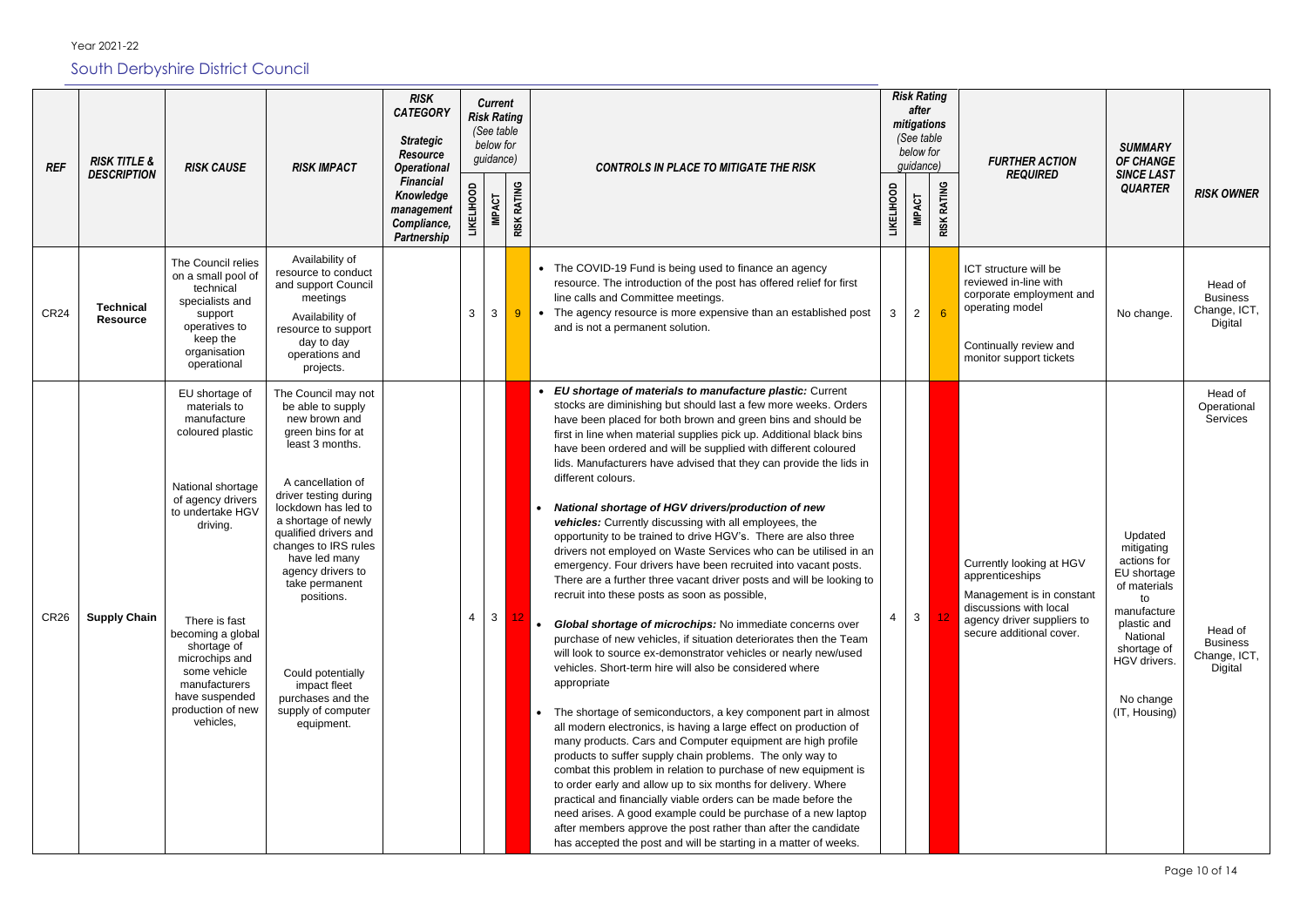| <b>REF</b> | <b>RISK TITLE &amp;</b><br><b>DESCRIPTION</b> | <b>RISK CAUSE</b> | <b>RISK IMPACT</b> | <b>RISK</b><br><b>CATEGORY</b><br><b>Strategic</b><br><b>Resource</b><br><b>Operational</b><br><b>Financial</b><br>Knowledge<br>management<br>Compliance,<br>Partnership | <b>LIKELIHOOD</b> | <b>Current</b><br><b>Risk Rating</b><br>(See table<br>below for<br>guidance)<br><b>IMPACT</b> | <b>RISK RATING</b> | <b>CONTROLS IN PLACE TO MITIGATE THE RISK</b>                                            | <b>LIKELIHOOD</b> | after<br><b>IMPACT</b> | <b>Risk Rating</b><br>mitigations<br>(See table<br>below for<br>guidance) | <b>RISK RATING</b> | <b>FURTHER ACTION</b><br><b>REQUIRED</b> | <b>SUMMARY</b><br><b>OF CHANGE</b><br><b>SINCE LAST</b><br><b>QUARTER</b> | <b>RISK OWNER</b>  |
|------------|-----------------------------------------------|-------------------|--------------------|--------------------------------------------------------------------------------------------------------------------------------------------------------------------------|-------------------|-----------------------------------------------------------------------------------------------|--------------------|------------------------------------------------------------------------------------------|-------------------|------------------------|---------------------------------------------------------------------------|--------------------|------------------------------------------|---------------------------------------------------------------------------|--------------------|
|            |                                               |                   |                    |                                                                                                                                                                          |                   |                                                                                               |                    | • NOVUS and other contractors have been able to secure<br>alternative supplies/products. |                   |                        |                                                                           |                    |                                          |                                                                           | Head of<br>Housing |

## Risk Matrix Template

The table below outlines how the impact and likelihood of the risk is scored using the threshold and description as guidance.

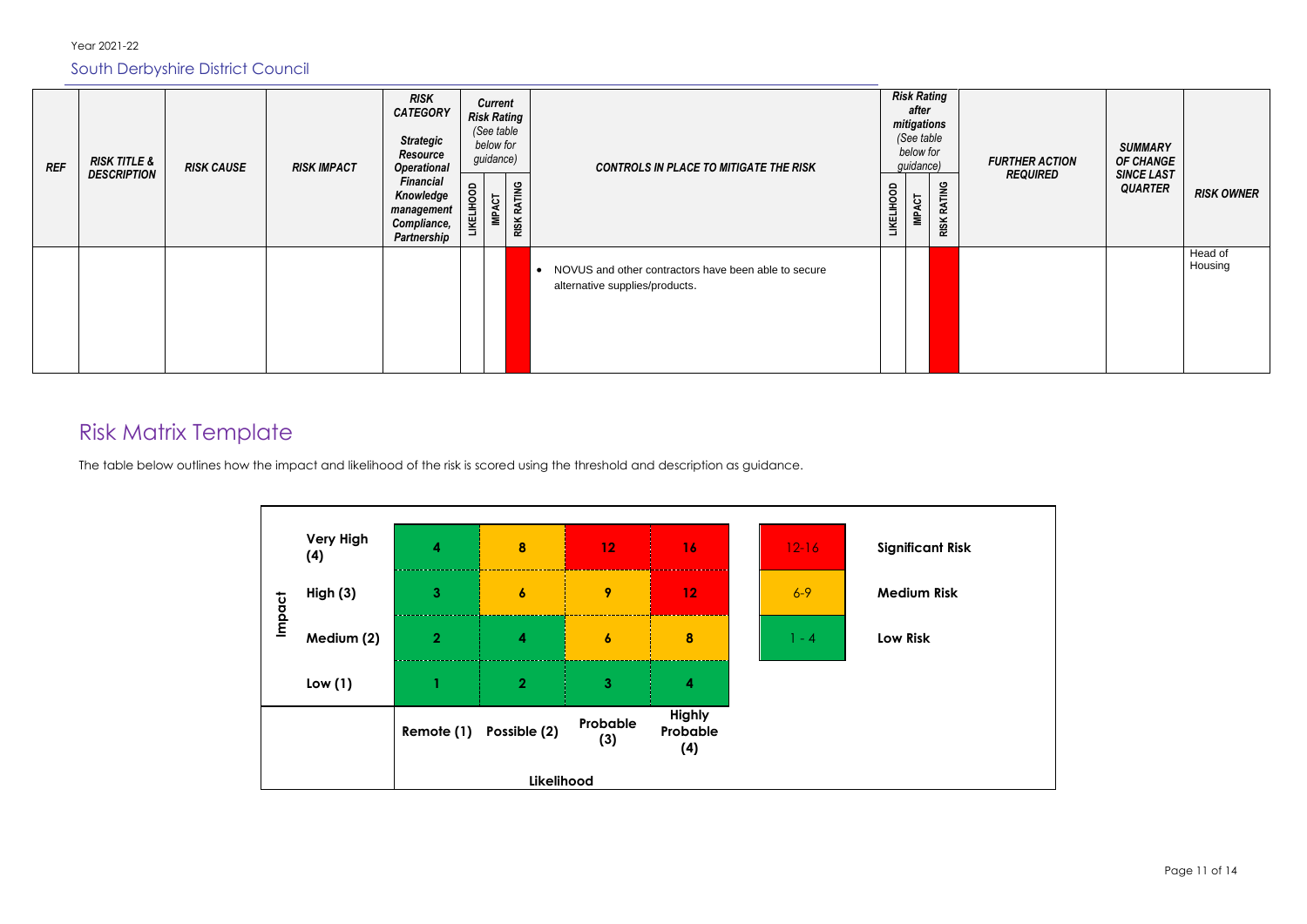Page 12 of 14

| Impact                  | <b>Thresholds and Description</b>                                          |
|-------------------------|----------------------------------------------------------------------------|
| $1 -$ Low               | Limited impact on service objectives if any, section objectives unlikely   |
|                         | to be met, financial loss less than £10,000, no media attention            |
| 2 - Medium              | Slight delay in achievement of service objectives, minor injuries,         |
|                         | financial loss over £50,000, adverse local media attention, breaches of    |
|                         | local procedures                                                           |
| $3 - High$              | Significant threat to Council objectives. Non-statutory duties not         |
|                         | achieved, permanent injury, financial loss over £100,000, negative         |
|                         | national media attention, litigation expected, serious issues raised       |
|                         | through inspection, breakdown of confidence of partners.                   |
| 4 – Very high           | Objectives cannot be delivered. Statutory duties not achieved, death,      |
|                         | financial loss over £500,000, adverse national media attention, litigation |
|                         | almost certain, prosecutions, breaches of law, inspection highlights       |
|                         | inadequate service, Council unable to work with partner organisation       |
|                         |                                                                            |
| Likelihood              | <b>Thresholds and Description</b>                                          |
| $1 -$ Remote            | May occur only in exceptional circumstances (e.g. once in 10 years)        |
| 2 - Possible            | Unlikely to occur but could at some time (e.g. once in three years)        |
| 3 - Probable (in two    | Fairly likely to occur at some time or under certain circumstances (e.g.   |
| years)                  | once in two years)                                                         |
| 4 – Highly probable (in | Will probably occur at some time or in most circumstances (e.g. once in    |
| 12 months)              | 12 months)                                                                 |

## Corporate Risk Matrix

The below table summarises the risk likelihood and impact for risks after controls have been put in place to mitigate the risk.

|            | Very High (4) |                                   |                                       |                                   |                                   |
|------------|---------------|-----------------------------------|---------------------------------------|-----------------------------------|-----------------------------------|
|            | High(3)       | <b>CR3, CR19</b>                  | <b>CR23</b>                           | <b>CR13, CR14,</b><br><b>CR18</b> | <b>CR12, CR22,</b><br><b>CR26</b> |
| Impact     | Medium (2)    | <b>CR7, CR8,</b>                  | <b>CR2, CR4,</b><br><b>CR17, CR21</b> | <b>CR9, CR20,</b><br><b>CR24</b>  | <b>CR16</b>                       |
|            | Low(1)        | <b>CR10, CR11,</b><br><b>CR15</b> | CR1                                   |                                   |                                   |
|            |               | Remote (1)                        | Possible (2)                          | Probable (3)                      | <b>Highly</b><br>Probable (4)     |
| Likelihood |               |                                   |                                       |                                   |                                   |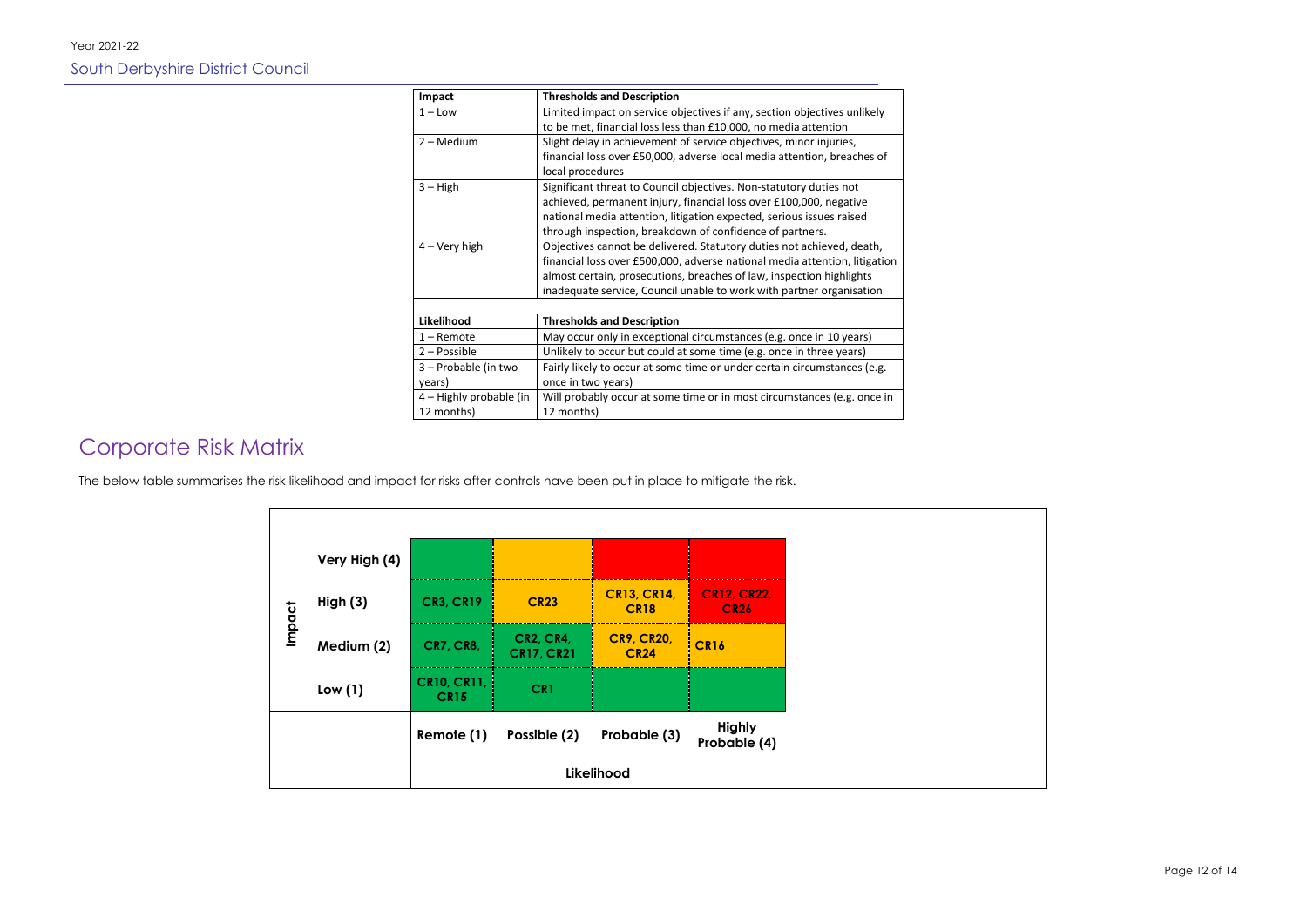| CR <sub>1</sub>  | Universal Credit (UC)                                                                                                               | Ongoing changes to the welfare system and Universal Credit impact on resources in Benefits and<br><b>Customer Services.</b>                                    |
|------------------|-------------------------------------------------------------------------------------------------------------------------------------|----------------------------------------------------------------------------------------------------------------------------------------------------------------|
| CR <sub>2</sub>  | <b>Fraudulent activities</b>                                                                                                        | The possibility of fraud being undetected.                                                                                                                     |
| CR <sub>3</sub>  | <b>Procurement Services</b>                                                                                                         | Limited resources to enable good quality advice and support for Services.                                                                                      |
| CR4              | <b>Public Building</b>                                                                                                              | Ensuring public buildings are safe and have adequate repair budgets to ensure they remain fit for<br>purpose.                                                  |
| CR7              | <b>Payroll Service</b>                                                                                                              | There is no additional capacity or expertise within the team to cope with any down time so the risk of.                                                        |
| CR <sub>8</sub>  | Payroll Software Contract Expiry                                                                                                    | The contract expires in March 2022                                                                                                                             |
| CR <sub>9</sub>  | <b>Transformation Compliance</b>                                                                                                    | Committing to already allocated resources or finances of projects outside the annual work programme<br>for ICT and Business Change                             |
| <b>CR10</b>      | Banking and Counterparty Limits                                                                                                     | Authorised signatories being unavailable, Internet failure resulting in no access to the bank accounts.                                                        |
| <b>CR11</b>      | Failure of systems external to<br>Finance                                                                                           | The Academy system interfaces data for Housing Benefit, Council Tax and Business Rates daily. The<br>AIM system interfaces cash files daily.                   |
| <b>CR12</b>      | <b>Government Funding</b>                                                                                                           | A reduction in core funding                                                                                                                                    |
| <b>CR13</b>      | The Economy                                                                                                                         | The impact of the national economic situation locally.                                                                                                         |
| CR <sub>14</sub> | Technology, Data and Security -<br>keeping pace with developments<br>in IT, together with the<br>management and security of<br>data | There is a potential security risk for running outdated or unsupported systems. Employees not following<br>due process in relation to IT and data security     |
| <b>CR15</b>      | Technology and Data -<br>quality of performance data.                                                                               | Inaccurate monitoring and reporting of performance data                                                                                                        |
| CR <sub>16</sub> | <b>Business Continuity</b>                                                                                                          | Flu Pandemic, Fuel Shortage, Loss of Buildings, ICT Failure                                                                                                    |
| <b>CR17</b>      | <b>Capacity and Resilience</b>                                                                                                      | Service demand and loss of skills                                                                                                                              |
| CR <sub>18</sub> | Terrorism and potentially violent<br>situations                                                                                     | As a public body there is a potential for the Council and its workforce to become a target.                                                                    |
| CR <sub>19</sub> | Statute and Regulation                                                                                                              | Failure to meet requirements.                                                                                                                                  |
| <b>CR20</b>      | Health and Safety                                                                                                                   | the potential to contravene regulations through bad practice.                                                                                                  |
| <b>CR21</b>      | Managing the environmental<br>impact of incidents across the<br><b>District</b>                                                     | Incidents arising directly from actions by the Council in the provision of its services. For example, an oil<br>spill which contaminates land or water courses |

| nd       |  |
|----------|--|
|          |  |
|          |  |
| or       |  |
| isk of.  |  |
|          |  |
| ramme    |  |
| ounts.   |  |
| y. The   |  |
|          |  |
|          |  |
| ollowing |  |
|          |  |
|          |  |
|          |  |
|          |  |
|          |  |
|          |  |
| C        |  |